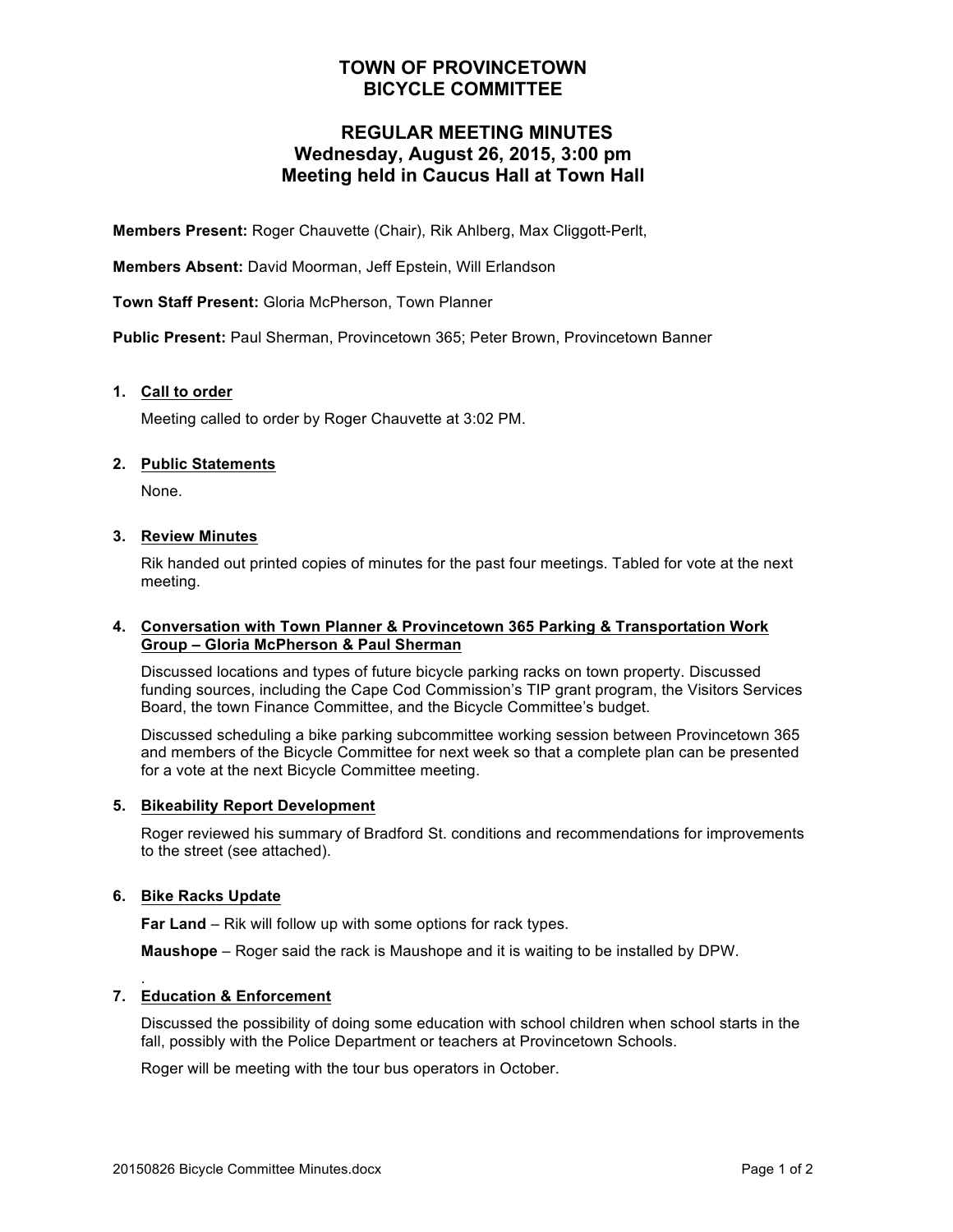## **TOWN OF PROVINCETOWN BICYCLE COMMITTEE**

Max suggested that we pick dates and locations for bike banners for next summer and sign up as soon as we can.

Roger suggested we get on the Firehouse calendar when the schedule opens for next summer in October.

No report from the police.

## **8. New business**

Rik reminded everyone that the Fall Traffic Hearing is coming up in November and that individuals can submit proposals for changes to parking, crosswalks, etc. There is a form on the front page of the town's web site that needs to be turned in by October 8.

The New England Bike-Walk Summit (http://newenglandbikewalksummit.org/) is coming up on September 24, 2015 in Worcester

## **9. Next Meeting**

Next meeting is scheduled for September 9.

## **10. Member statements**

None.

## **11. Adjourn**

Max moved to adjourn at 4:34 PM.

Respectfully submitted, Rik Ahlberg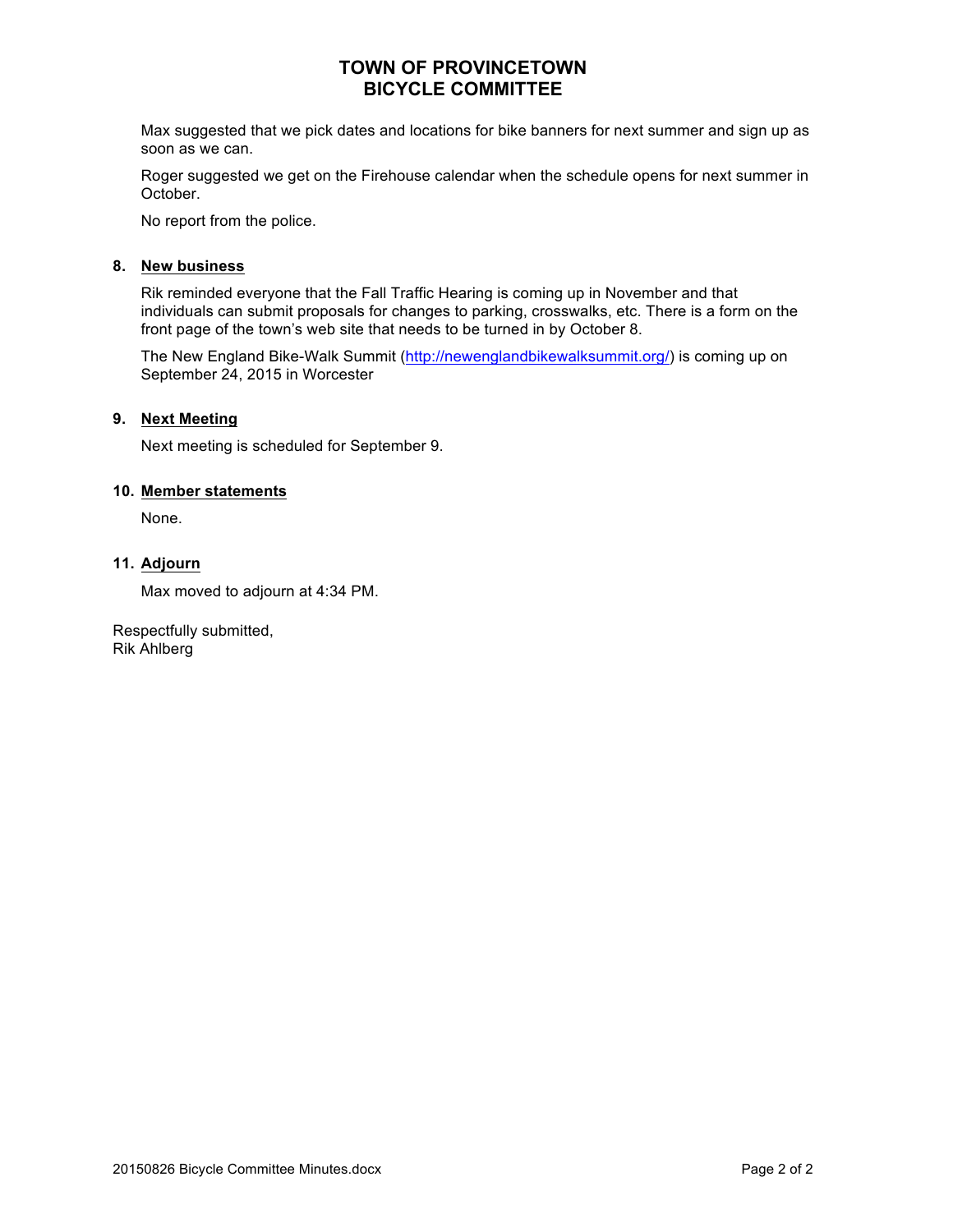# 2. Bradford Street

- 1. Givens
	- a. Bradford St. is the major East-West thoroughfare through town having been developed over time from center town outward.
	- b. Because of its historical evolution, the width of the street varies enormously with some places fairly narrow and other spots quite wide.
	- c. Being one block removed from the shoreline, Bradford St. encounters the topography of the underlying undulating dunes.
	- d. At the height of the summer season, the heart of town sees between 750- 1,000 vehicles (cars, trucks, buses, taxis, trailers, pedi-cabs, bicycles, etc) per hour during the day.
	- e. Parking spaces are unevenly distributed and many are not real spaces so that more than half the vehicle sits in the travel lane.
	- f. From Snail Road into town, The Claire Saltonstall Bike Trail is marked on maps to travel down Bradford St although it has never been marked as such.

# 2. Points of Interest

- a. *Snail Road to Commercial/Bradford Merge* From the Harbor Hotel at Snail Road, there is no existing Bike lane and no breakdown lane to the right of the fog line although this section is well travelled by cyclists from both Commercial & Bradford Sts.
- b. *Merge of Commercial and Bradford Sts. (East End)* Traveling west, the split of Commercial & Bradford creates havoc for bicyclists who want to travel Commercial St. since they must cross the Bradford eastbound traffic and there are no signs, markings or other notifications to motorists.
- c. *Commercial to Howland* There is no breakdown lane along this section and many parking space intrude into the roadway creating a hazard for bicyclists who must allow 3 feet to avoid getting slammed by someone opening a car door. The speed limit in this area is 25 mph.
- d. *Howland Four-Way Stop* As well intentioned as this four-way is in theory, most do not observe it. For the long-distance and avid cyclists, such a stop requires un-cleating and a stop followed by re-cleating and a hill climb (west or north) with no momentum. For them, momentum is more important than the stop when they see no traffic waiting.

# e. *Conwell St Intersection*

- Most likely the busiest intersection in town is a real hazard.
- Traffic flow is regulated by a single stop sign on Conwell at the junction with Bradford. Since Bradford westbound does a northbound curve at Railroad Ave, just before Conwell, stopped drivers cannot see on coming vehicles, especially low profile vehicles and bicyclists.
- To make matters worse, shrubbery at the house on that corner obstructs the visibility. To see what might be coming from the east, motorists crawl into the pedestrian crosswalk, and block it until they can turn onto Bradford. Thus, some pedestrians get caught in the middle of the street.
- While not as busy as Commercial St., in high season over 100 bikes per hour use this intersection and most do not stop if the are turning west onto Bradford.
- f. *Standish St.*